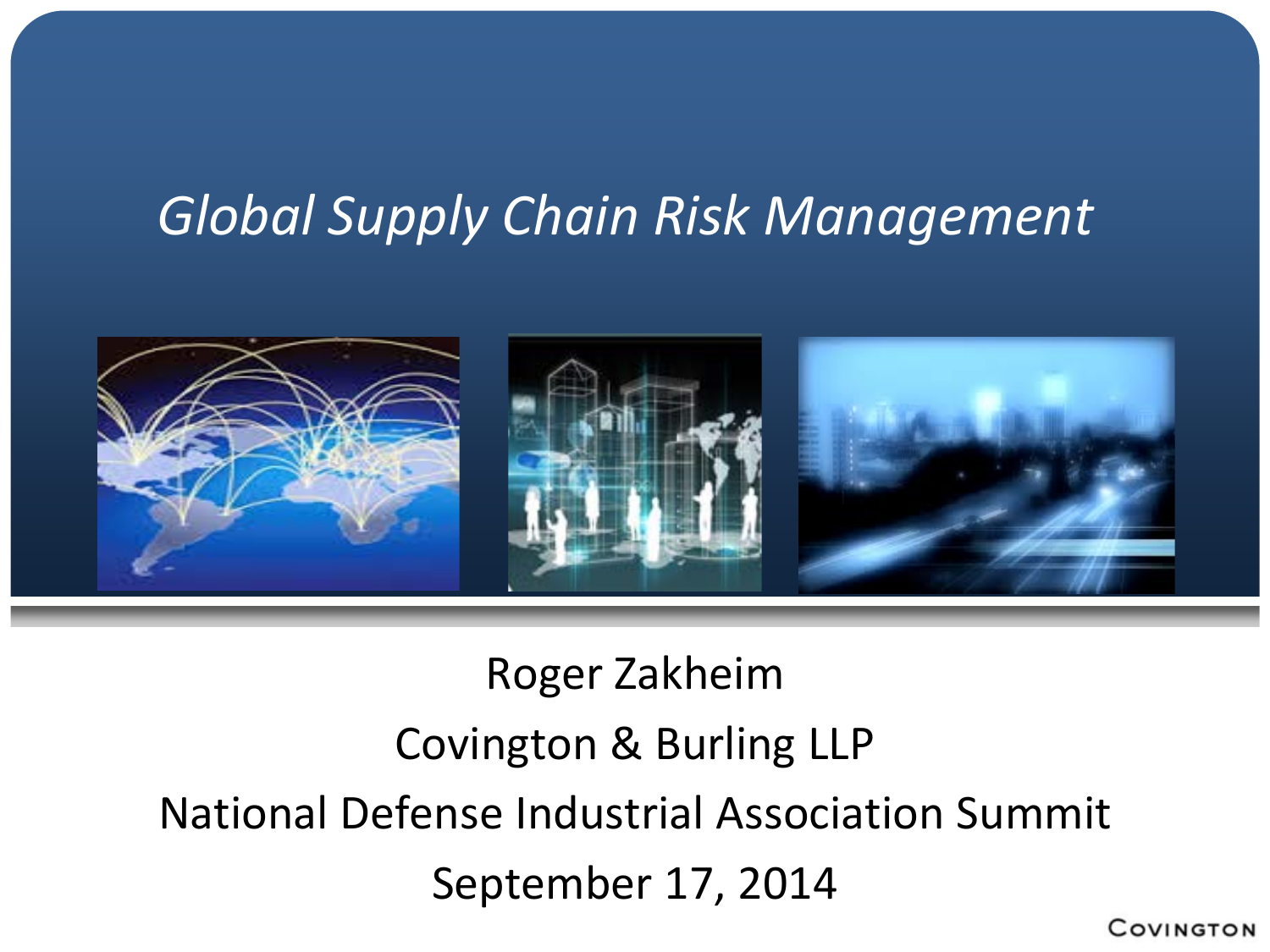# Supply Chain: Background

#### Scope of the Problem

- Supply chain issues have come to the forefront of USG policy attention in recent years
- Nowhere is this more important than the defense industrial base

#### *Counterfeit Parts and the Supply Chain*

"The Committee's investigation found the problem of counterfeit parts to be widespread in the defense supply chain. Looking at just part of the supply chain over a two year period . . . the investigation uncovered approximately 1,800 cases of suspect counterfeit electronic parts. The total number of individual suspect parts involved in those cases exceeded one million."

Senate Armed Services Committee Report, May, 2012.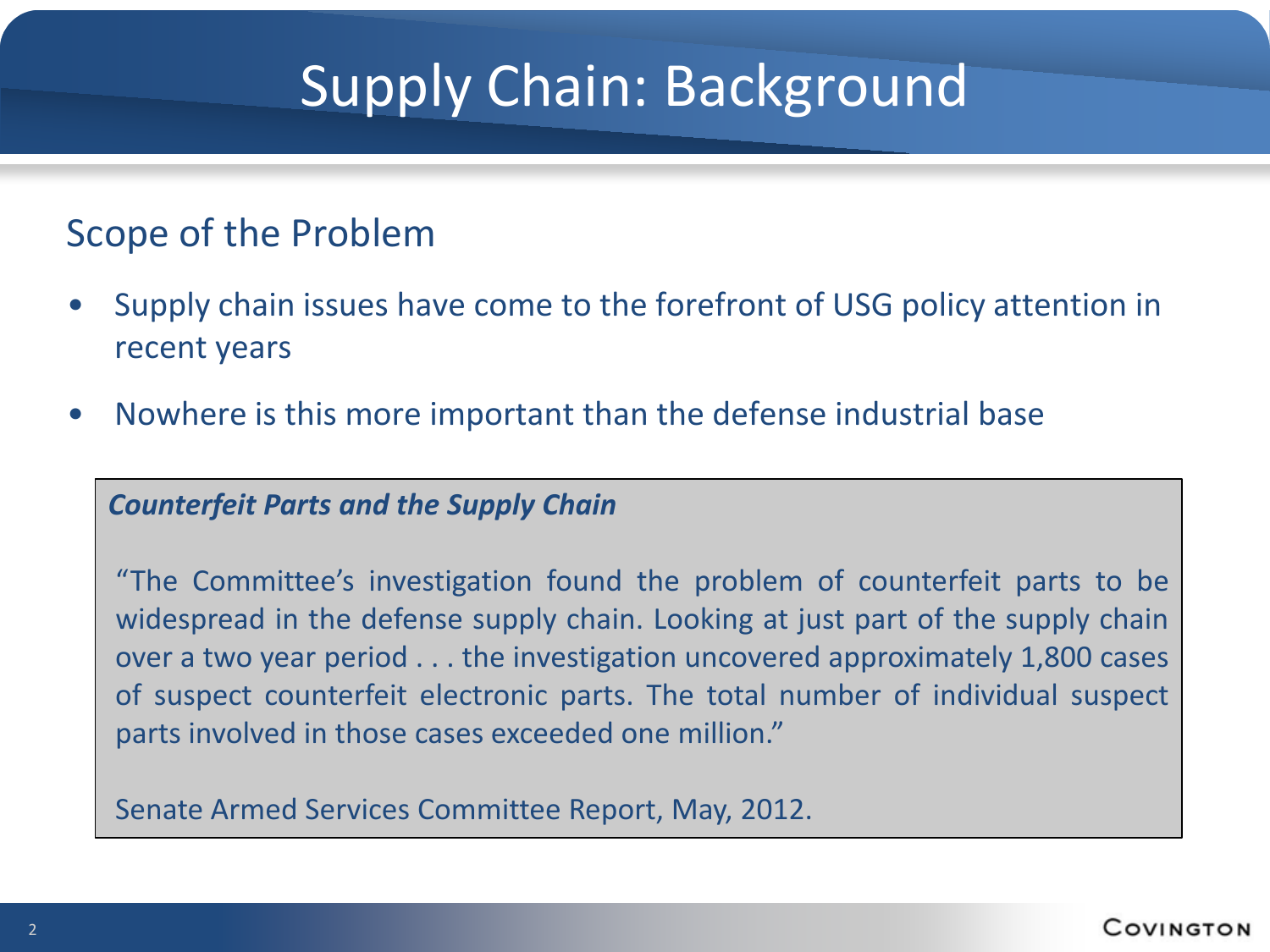# Supply Chain: Notable Developments

#### The "Snowden Effect"

• Snowden made allegations that third parties can intercede with products and corrupt them



- Renewed focus on the integrity of products and systems
- Greater focus, in particular, on the risks in software-related products: third-parties can intercede with products and insert malware or otherwise corrupt them
- Exacerbated existing government concern over counterfeit parts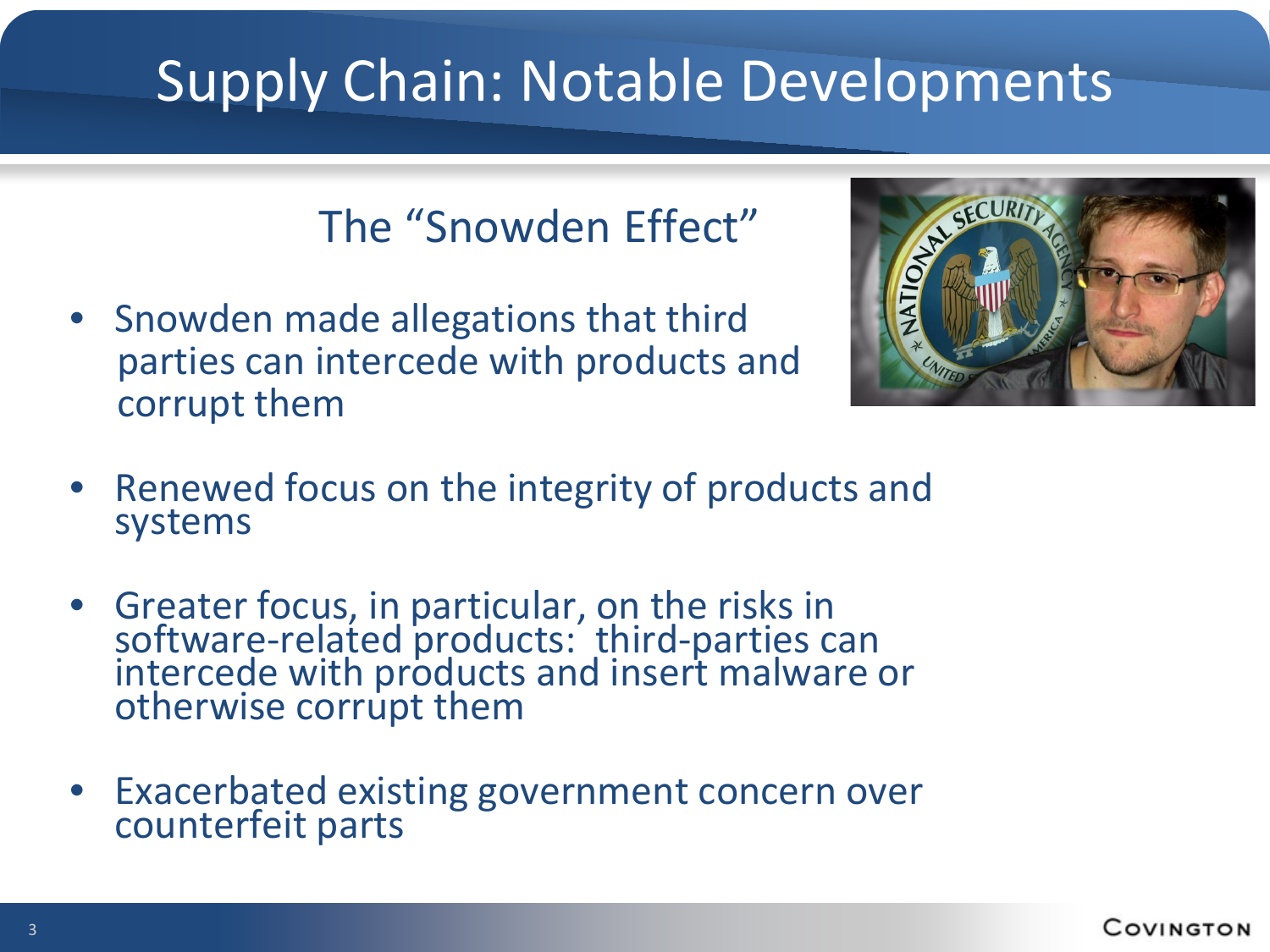- DFARS Final Rule Implementing Section 818 of the 2012 NDAA (as amended by 2013 NDAA) (May 6, 2014)
	- Applies to counterfeit and suspect electronic parts (but not all counterfeit items)
	- Clause applies to contractors subject to Cost Accounting Standard, OR their subcontractors, OR subcontracted-for commercial items.
	- Imposes reporting requirement to contracting officer or GIDEP
- Section 806 of 2011 NDAA (as amended by 2013 NDAA) / Interim Final Rule on Information Relating to Supply Chain Risk (Nov. 18, 2013)
	- Deals with IT procurements for DoD national security systems
	- DoD authority to exclude IT contractors or subcontractors based on a determination of supply chain risk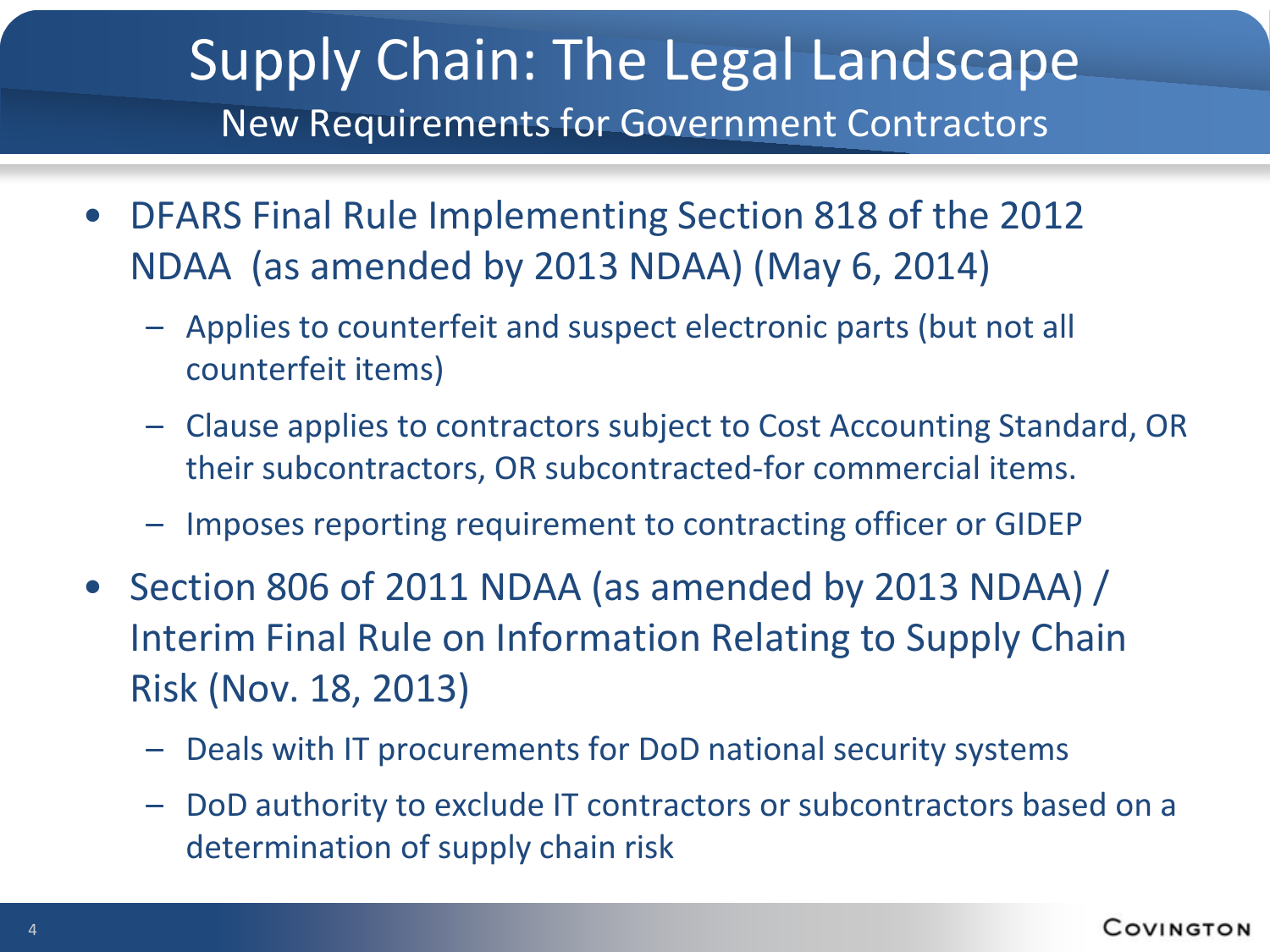- Under the DFARS final rule, covered contractors must "establish and maintain an acceptable counterfeit electronic part detection and avoidance system" which includes "riskbased policies and procedures" that, at a minimum, address:
	- (1) Training of Personnel with regard to counterfeit electronic parts.
	- (2) Inspection and Testing of Electronic Parts
	- (3) Processes to Abolish Counterfeit Parts Proliferation and Reporting and Quarantining Counterfeit Electronic Parts
	- (4) Processes for Maintaining Electronic Part Traceability
	- (5) Use of Suppliers who are the Original Manufacturer or Sources with the Express Written Authority of the Original Manufacturer
	- (6) Methodologies to Identify Suspect Counterfeit Parts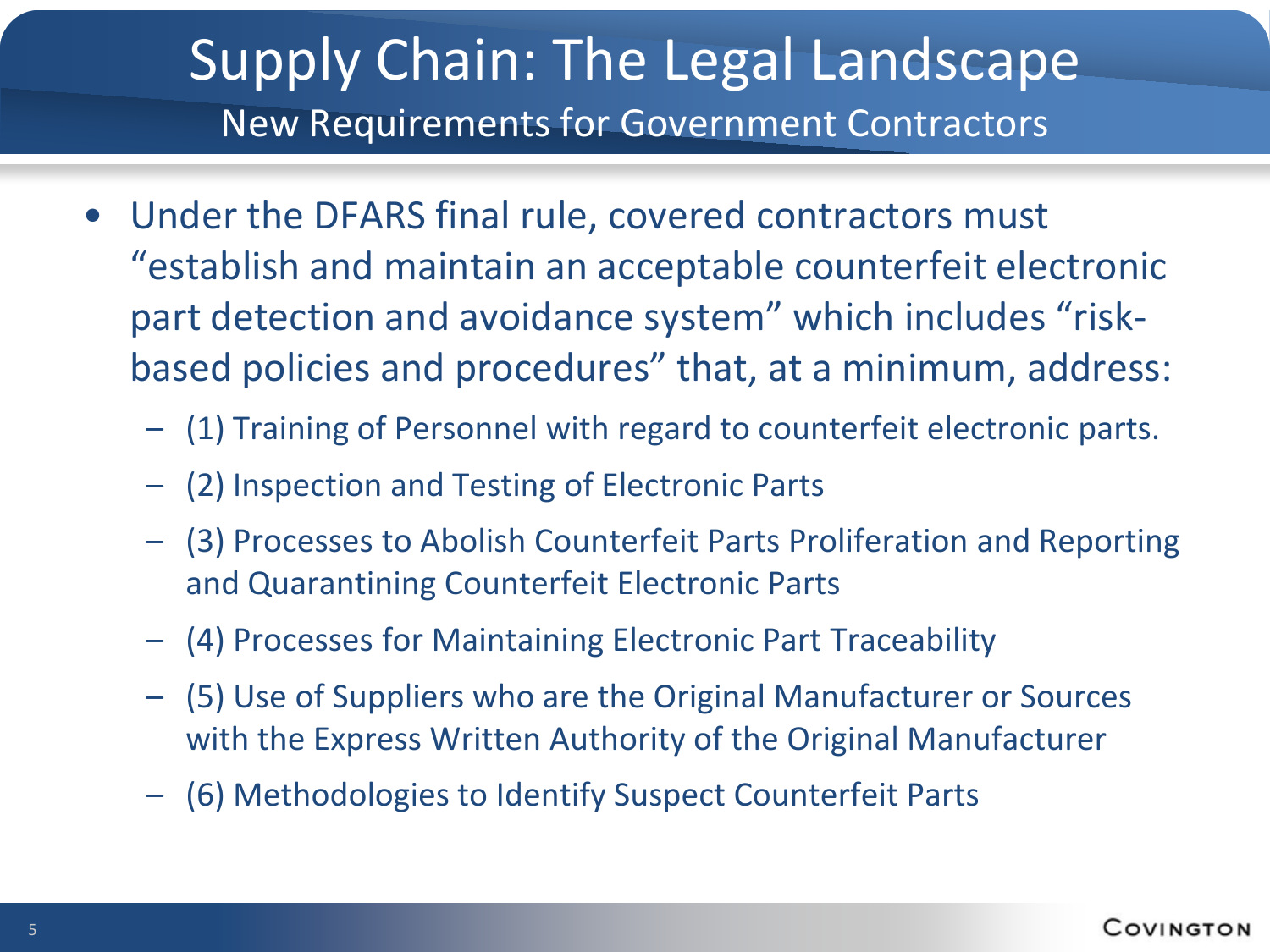- DFARS final rule "risk-based policies and procedures" (cont.):
	- (7) Design, Operation, and Maintenance of Systems to Detect and Avoid Counterfeit and Suspect Electronic Parts
	- (8) Flowdown of Counterfeit Detection and Avoidance Requirements to subcontractors.
	- (9) Processes for Keeping Continually Informed of Current Counterfeiting Information and Trends
	- (10) Processes for Screening the GIDEP Reports and Other Credible Sources of Counterfeiting Information
	- (11) Control of Obsolete Electronic Parts
- If a covered contractor fails to meet these requirements, its purchasing system may be disapproved and/or payments may be withheld for an inadequate business system.

–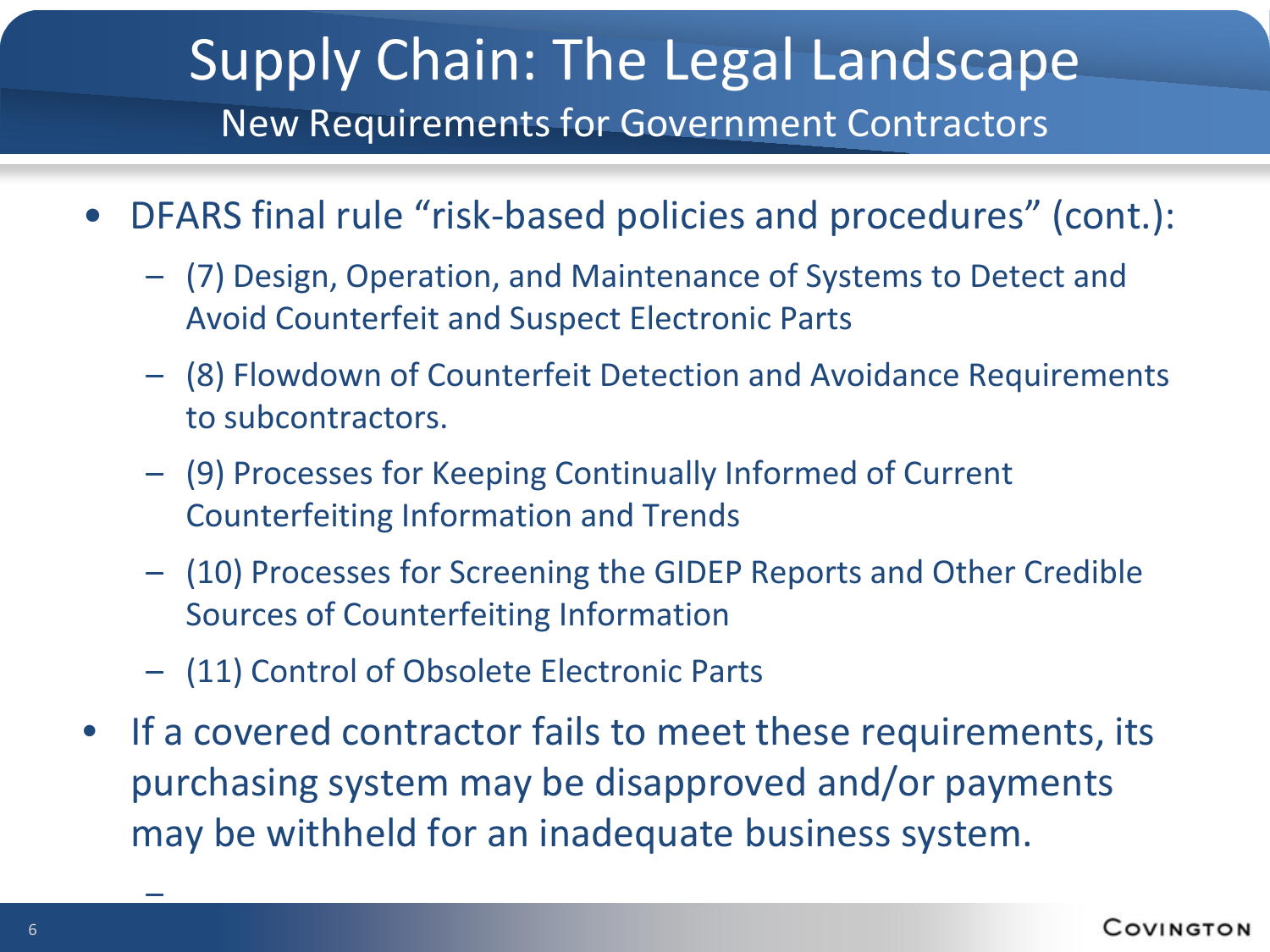- DFARS/DoD has NOT articulated how best to mitigate risk, leaving uncertainty about what an "acceptable counterfeit electronic part detection and avoidance system" actually requires.
	- The current regime amounts to strict liability for contractors, without much guidance
	- DoD may use Defense Contract Management Agency's Contract Purchasing System Review (CPSR) as a tool to review contractor detection and avoidance system
	- The Defense Contract Management Agency is developing a Counterfeit Detection and Avoidance System Checklist which may provide more guidance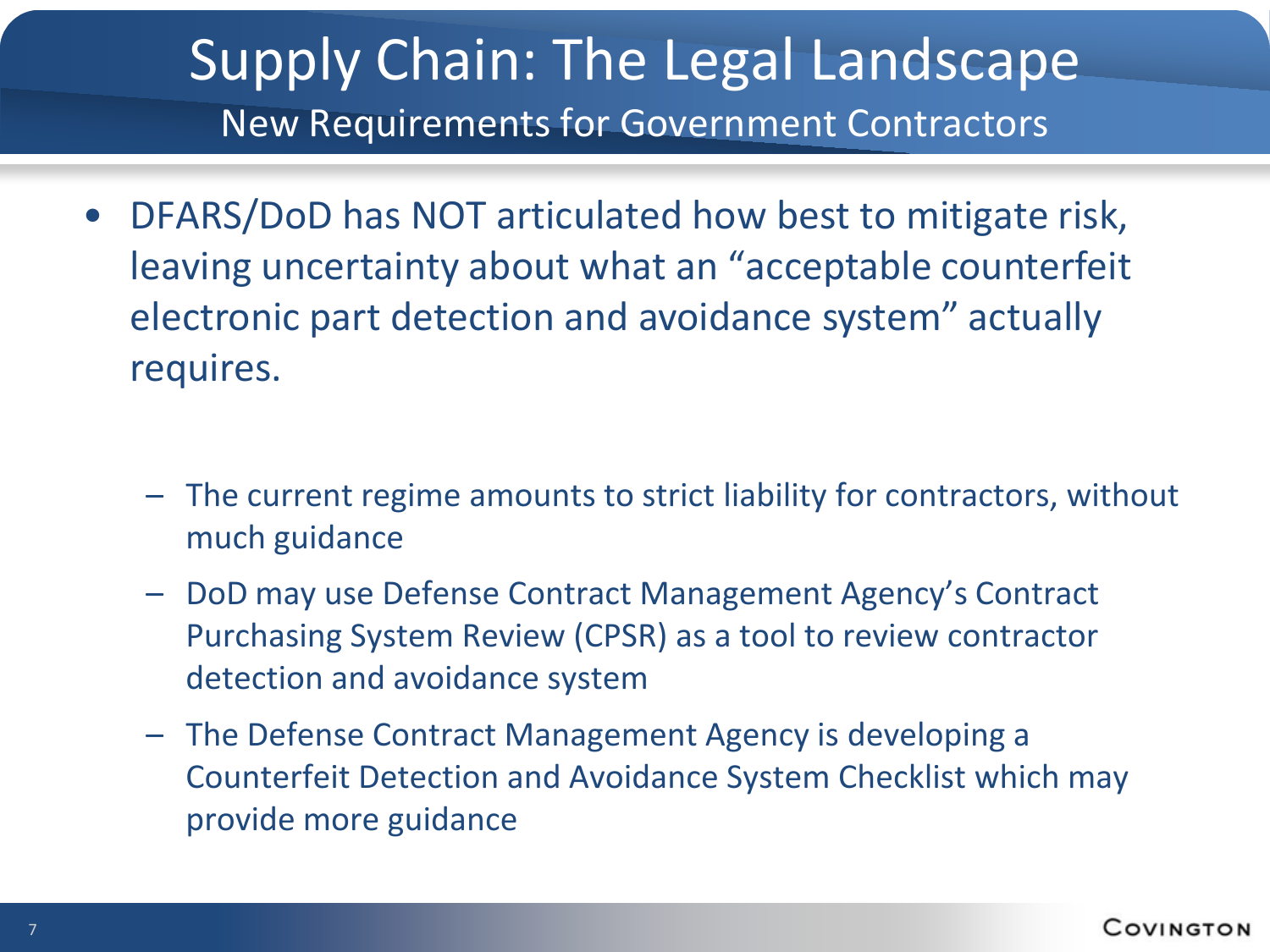- The DFARS final rule on reporting counterfeit or nonconforming items may be expanded by the Federal Acquisition Regulatory Council to ALL federal government contractors.
	- FAR issued a proposed rule on June 10, 2014
	- Would require all contractors to report any suspect counterfeit products supplied to the Government to contracting officer within **30 days** of becoming aware of such products
	- Would require reporting of suspect counterfeit parts to Government-Industry Data Exchange (GIDEP) within **60 days** of awareness of such products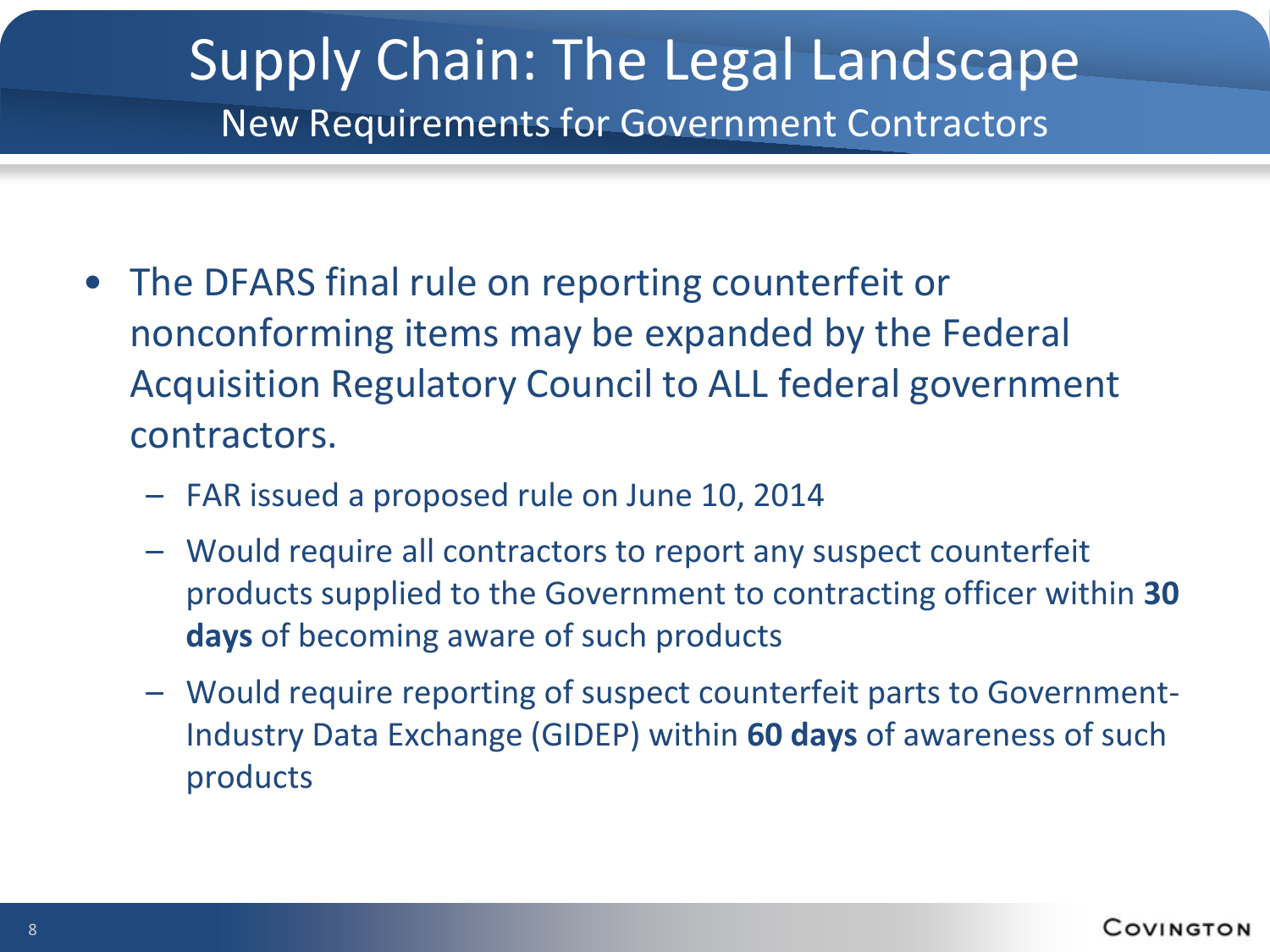- Section 309 of the Intelligence Authorization Act of 2012
	- Requires Intelligence Community agencies to conduct supply chain risk assessments for "mission-critical" products, materials, and services. Includes the authority to exclude IT contractors.
- "Wolf Amendment" Section 215 of the Consolidated Appropriations Act of 2014
	- Prohibits DoJ, DoC, the NSF, and NASA from acquiring certain information systems (high or moderate-impact) without performing a supply chain risk assessment and reporting determination to **Congress**
	- Intended to focus on China, but drafted more broadly
	- One-year (appropriations act)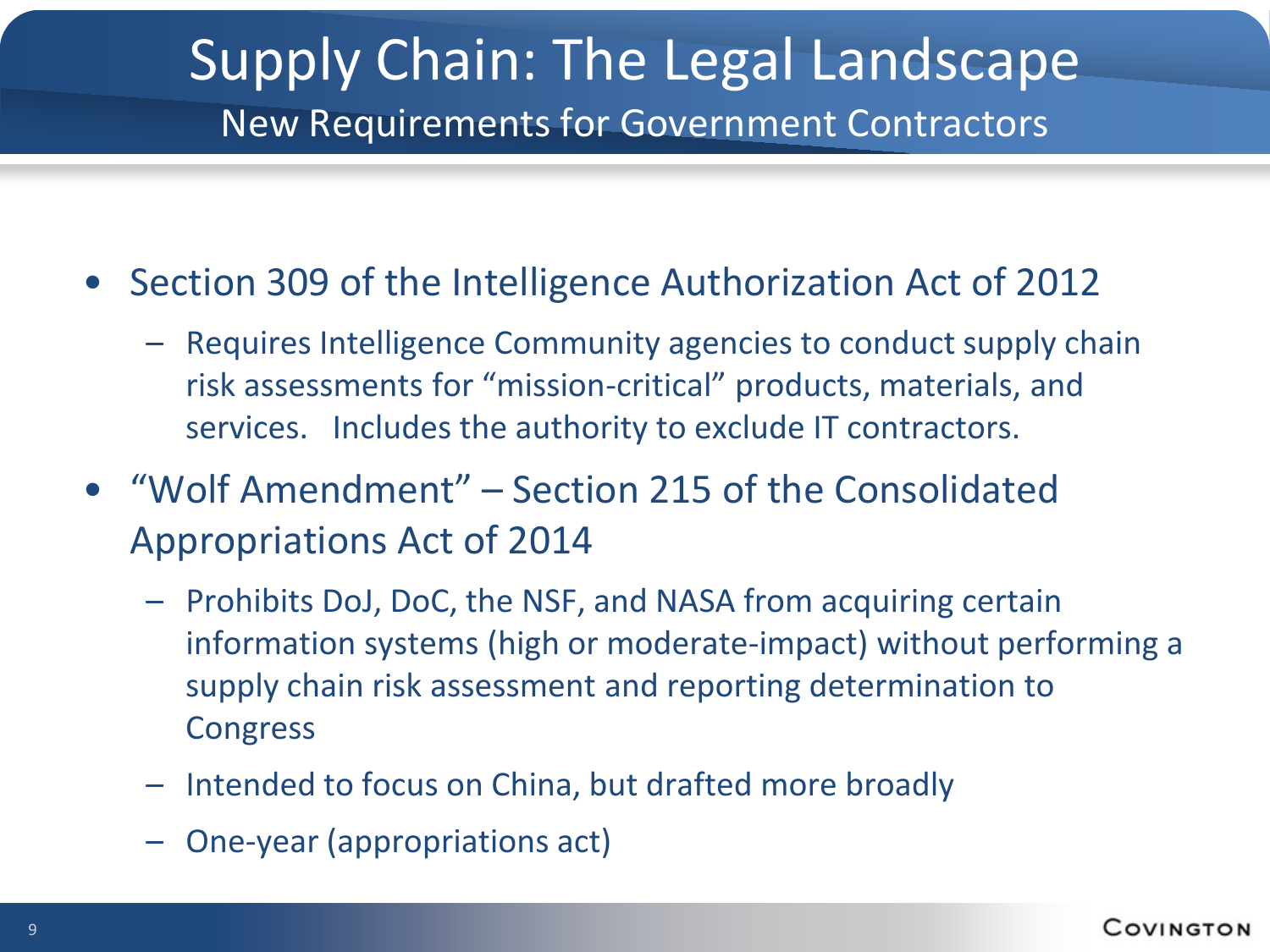# Objectives of Global Supply Chain Practices

#### • Security

- Ensuring that design, development and testing addresses and anticipates threats (particularly relevant for software)
- **Integrity** 
	- Making sure customers are able to verify the authenticity of components
	- Guaranteeing that the processes used to create and source components, as well as deliver components to customers addresses and anticipates threats
- Resiliency/ Continuity
	- Creating means to overcome unexpected threats and "shocks" to the system
- **Quality Control** 
	- Monitoring and measuring the processes used to achieve goals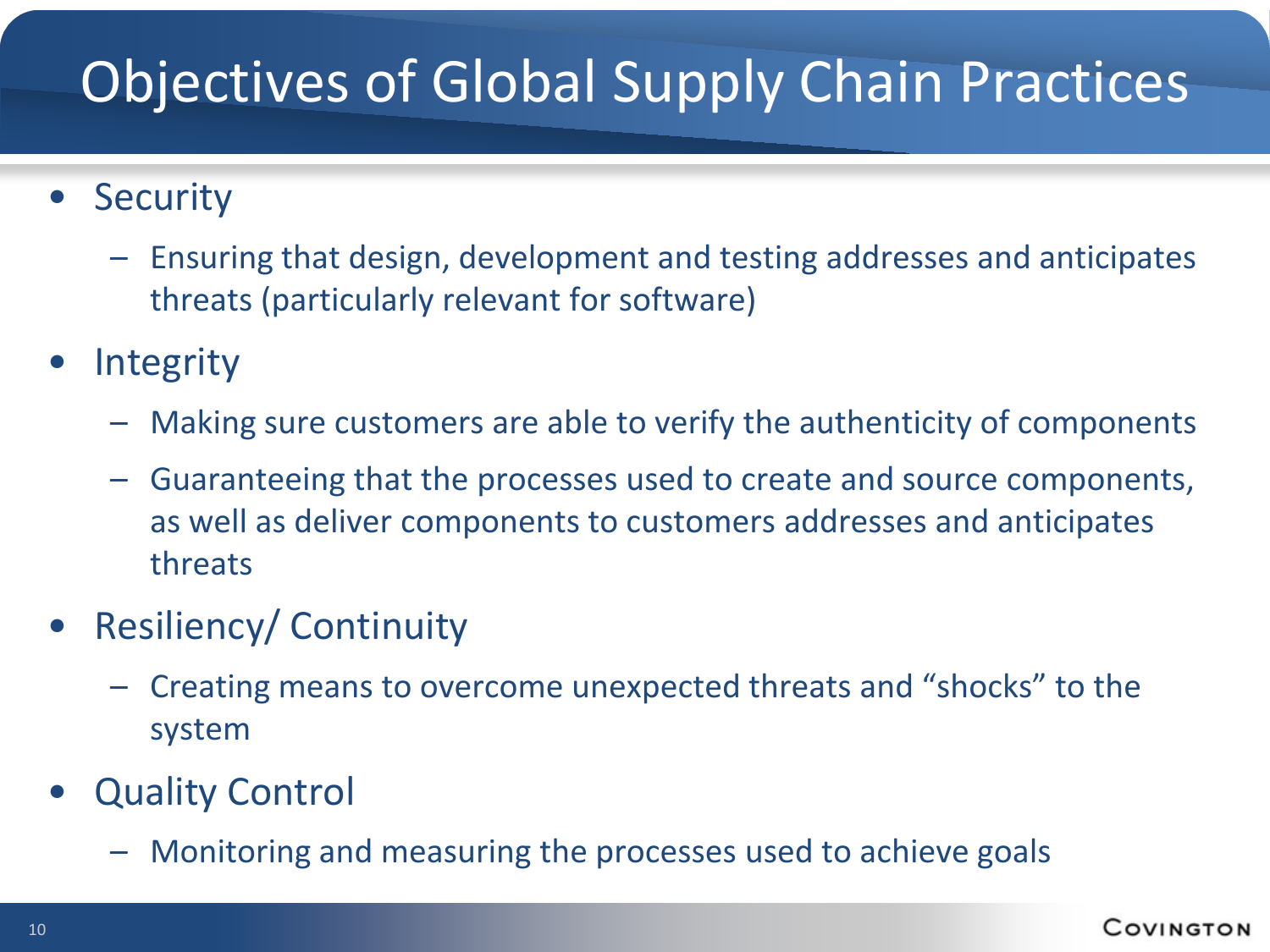# Conclusion

- Shifting Legal Landscape
	- Governments are mandating greater supply chain security for their contractors
	- Even private customers are asking for greater supply chain security
- More Demanding Compliance
	- Compliance is multilayered and must achieve the overlapping goals of security, integrity, resiliency and quality control.
- The Result: Increased Vendor Competition
	- Beyond any minimum requirements, supply chain security will be a competitive (dis)advantage,